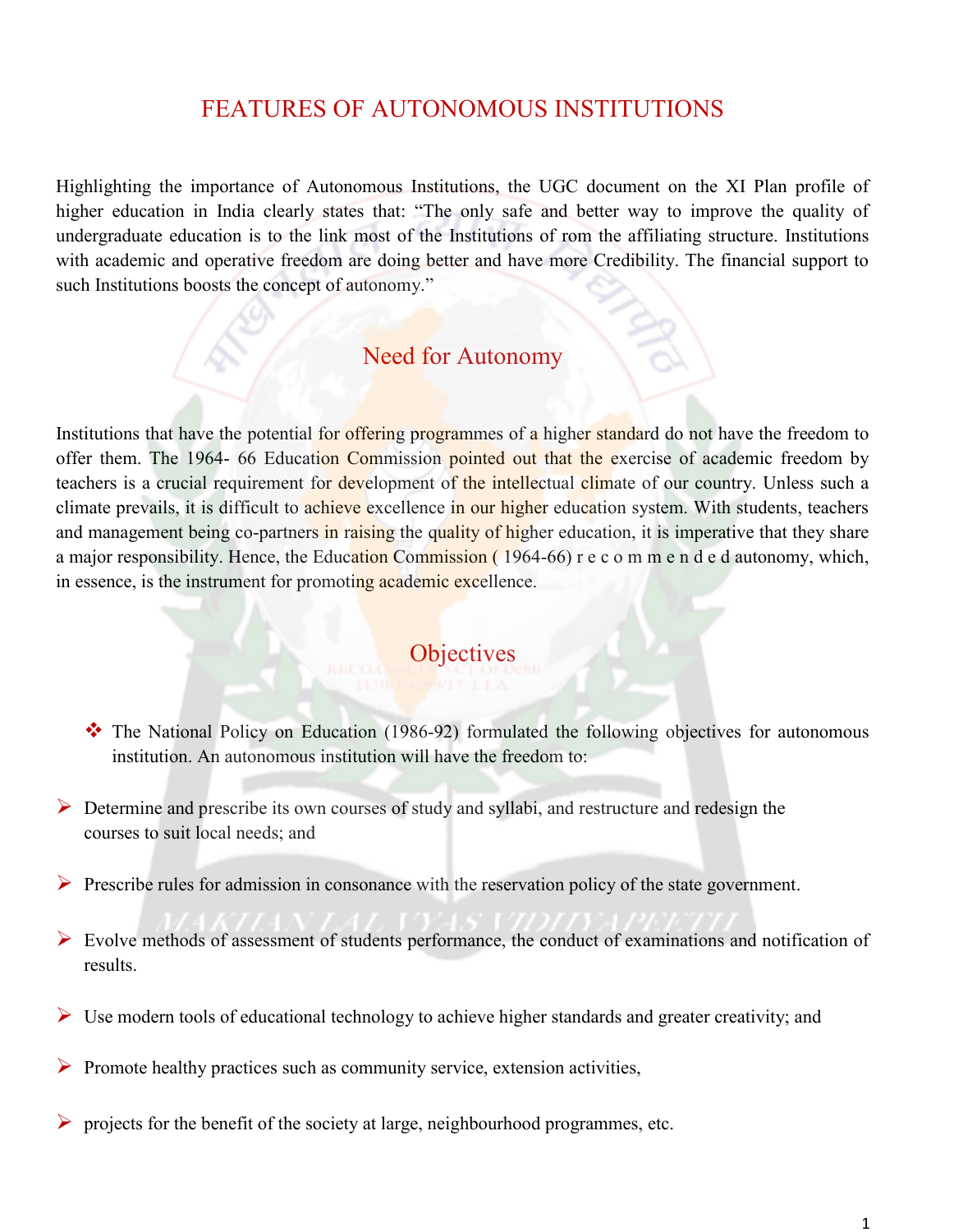# Special features of an autonomous institution

An autonomous institution is free to start diploma (undergraduate and postgraduate) or certificate courses without the prior approval of the university. Diplomas and certificates shall be issued under the seal of the institution.

An autonomous institution is free to start a new degree or postgraduate course with the approval of the Academic Council of the Institution. An autonomous Institution may rename the existing course after restructuring/redesigning it with the approval of the Academic Council.

### Examination System in Autonomous Institutions

Students' performance is examined internally and externally. Continuous assessment and range of assessment options. To ensure fairness and justice to students, various alternatives are adopted in the examination system.

# Role of Office of Controller of Examinations

The Exam Committee is responsible for the smooth conduct of the Semester examinations, submission of assignments, and additional examinations. All matters involving the conduct of Examinations, spot valuations, tabulations, preparation of Grade Cards etc. fall within the duties of the Office of the Controller of Examinations.

# MAKILAN LA Declaration of results APEETII

The grades that are tabulated by the Controller of Examination is reviewed by the Moderation Committee. Any deviation and discrepancies are deliberated and removed. The entire result is discussed in the Academic Evaluation Committee (AEC) for its approval. The result is declared in the website.